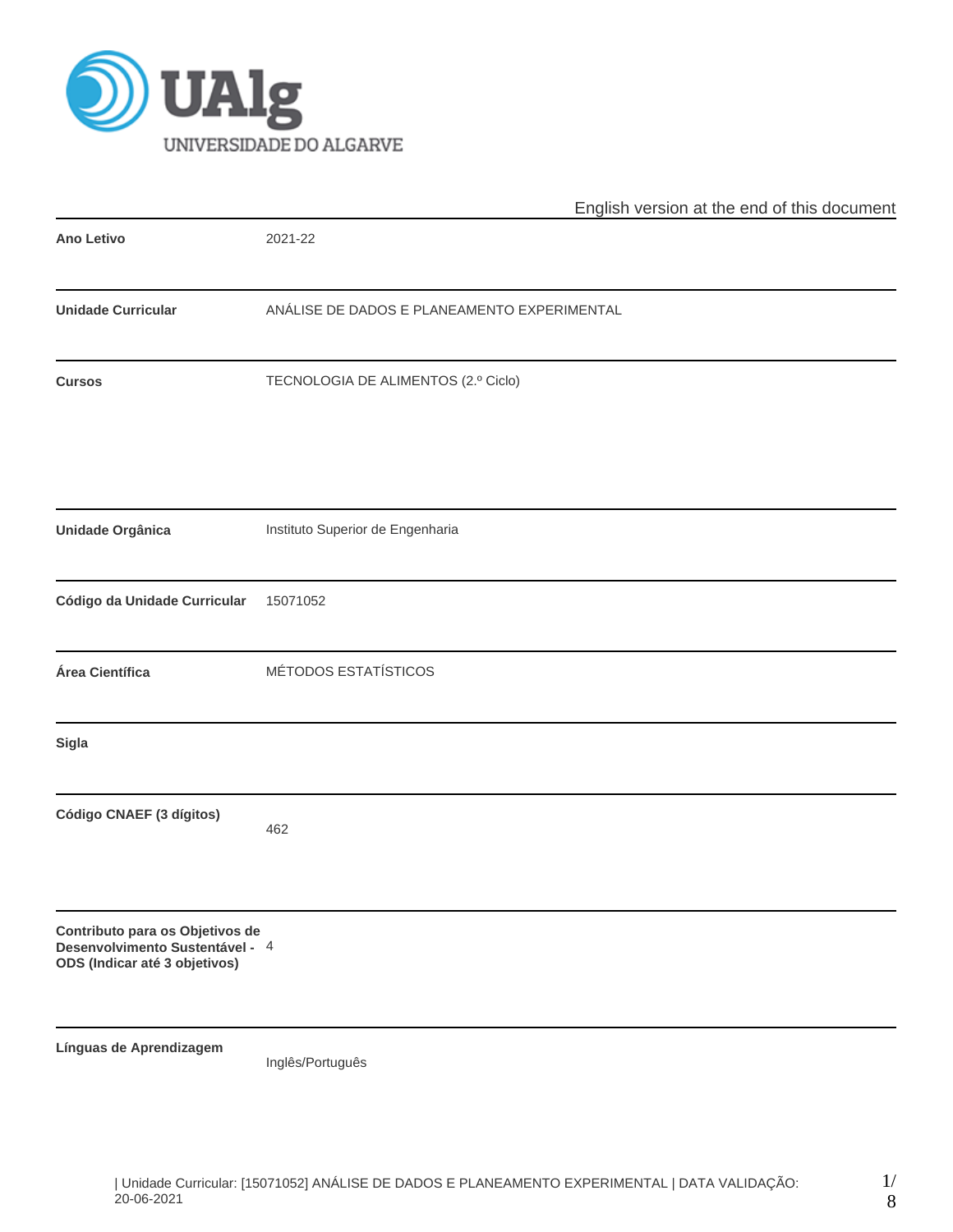

**Modalidade de ensino**

Presencial.

**Docente Responsável** Eduardo Bruno Oliveira Esteves

| <b>TOTAL HORAS DE CONTACTO (*)</b><br>TIPO DE AULA<br>L DOCENTE<br>'JRMAS |  |
|---------------------------------------------------------------------------|--|
|---------------------------------------------------------------------------|--|

\* Para turmas lecionadas conjuntamente, apenas é contabilizada a carga horária de uma delas.

| ANO | <b>PERIODO DE FUNCIONAMENTO*</b> | <b>HORAS DE CONTACTO</b> | I HORAS TOTAIS DE TRABALHO | <b>ECTS</b> |
|-----|----------------------------------|--------------------------|----------------------------|-------------|
|     | S1                               | 15T: 30TP: 5OT           | 140                        |             |

\* A-Anual;S-Semestral;Q-Quadrimestral;T-Trimestral

## **Precedências**

Sem precedências

#### **Conhecimentos Prévios recomendados**

UC de carácter introdutório de Probabilidades e Estatística.

### **Objetivos de aprendizagem (conhecimentos, aptidões e competências)**

Com esta UC pretende-se providenciar, aos alunos, conhecimentos de estatística, teóricos e práticos, que permitam analisar estatisticamente problemas, particularmente, no âmbito da ciência e tecnologia dos alimentos. Serão capazes de compilar e descrever os dados e derivar conclusões estatisticamente válidas (i.e. inferir) a partir de dados amostrais, designadamente:

A. Obter e interpretar modelos estatísticos (de regressão) que relacionam variáveis em estudo;

B. Planear (estatisticamente) experiências (fatoriais) e analisar os resultados obtidos (usando por ex. Análise de Variância);

C. Relacionar os vários tópicos lecionados entre si e aplicar as técnicas estatísticas adequadas a determinado problema no contexto agroalimentar (I&D e indústria).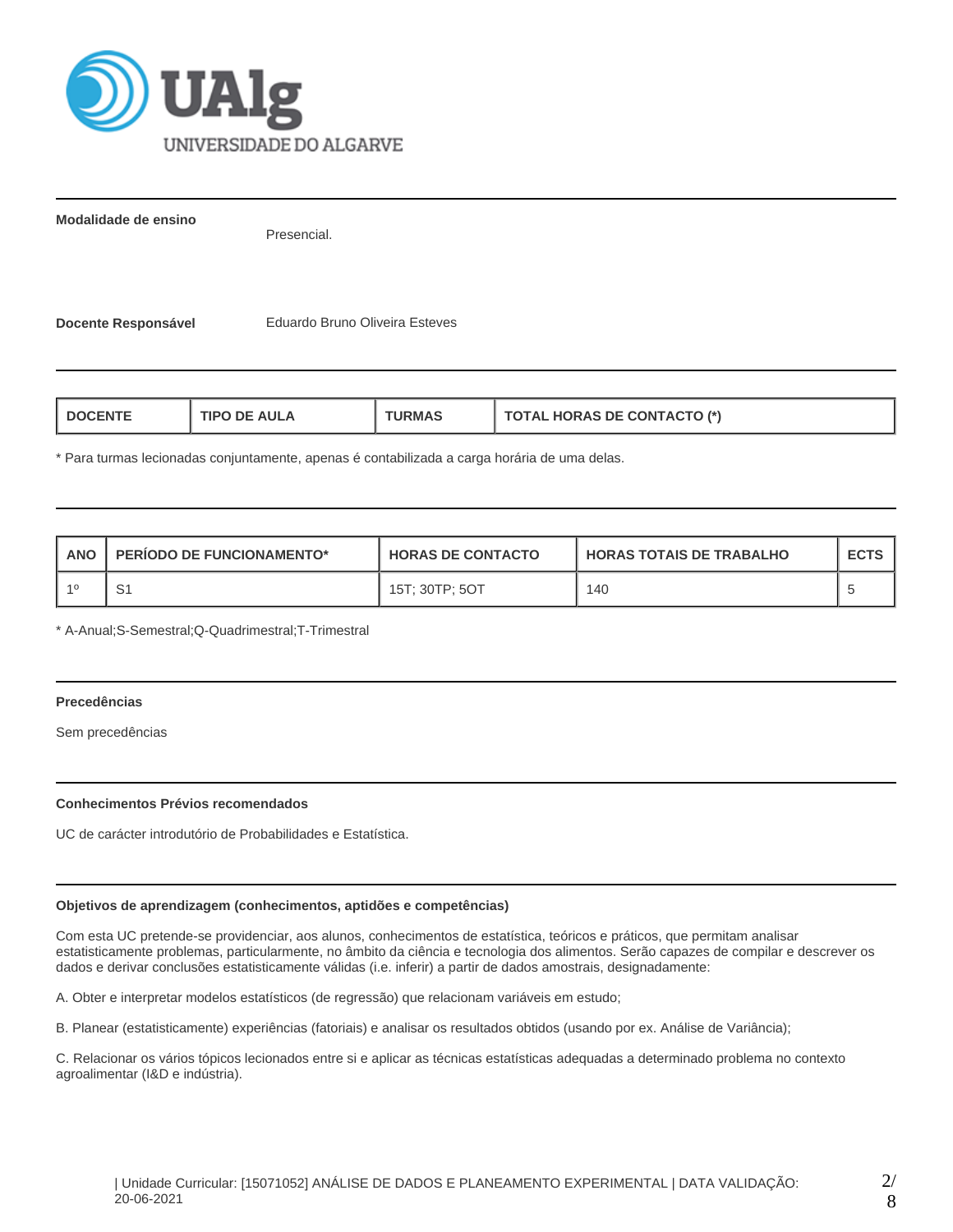

### **Conteúdos programáticos**

- 1. Revisão dos conceitos básicos
- 1.1 Estatística descritiva;
- 1.2 Probabilidades;
- 1.3 Análise exploratória de dados e Inferência estatística;
- 1.4 Software de análise estatística (SPSS®, DX®, R, etc.).
- 2. Análise de regressão
- 2.1 Construção de modelos empíricos;
- 2.2 Regressão linear (simples e múltipla);
- 2.3 Regressão não-linear;
- 2.4 Testes de significância (da regressão, dos coeficientes) e Seleção de variáveis
- 2.5 Avaliação da qualidade/bondade de ajuste;
- 2.6 Intervalos de confiança e predição;
- 2.7 Análise de resíduos.
- 3. Planeamento experimental
- 3.1 Introdução e conceitos básicos;
- 3.2 Análise de variância (ANOVA);
- 3.3 Experiências com 1 e 2 fatores;
- 3.4 Experiências fatoriais 2k: completas e fracionarias;
- 3.5 Experiências com misturas;
- 3.6 Otimização numérica e Métodos de resposta de superfície (RSM).

#### **Metodologias de ensino (avaliação incluída)**

Exposição dos tópicos teóricos em conjunto com estratégias de aprendizagem ativa, nomeadamente a resolução de exercícios/problemas recorrendo a software de análise estatística, estudo de casos, e discussão em aula.

Metodologia de avaliação: realização de, pelo menos, três (3) (mini)testes de avaliação, teórico-prática, com ponderação de 75% da nota final, e elaboração de um trabalho escrito reportando a análise dum caso de estudo, valendo os restantes 25% da nota final.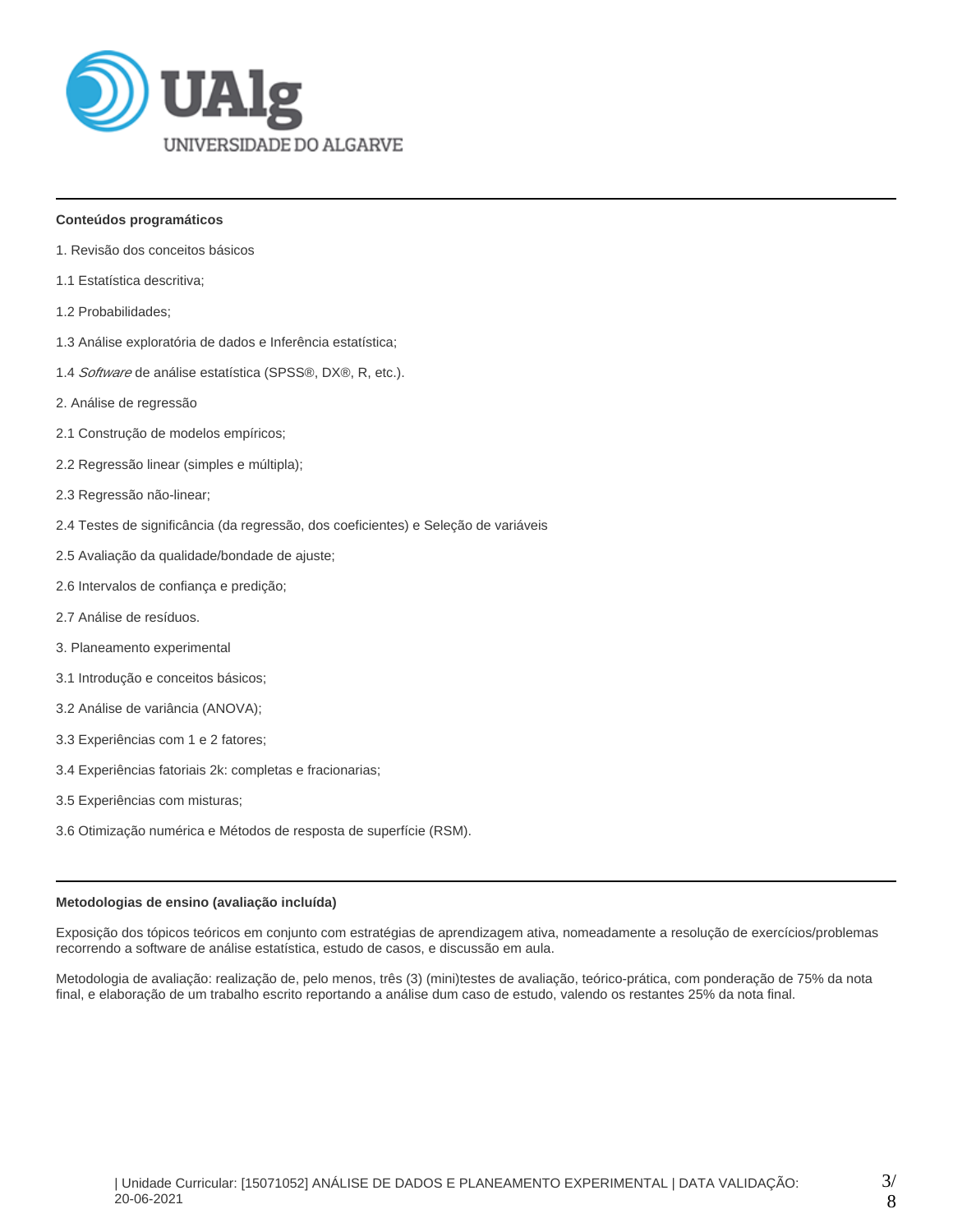

## **Bibliografia principal**

Anderson, M; Whitcomb, P (2005) RSM simplified. Productivity Press, NY. Anderson, M; Whitcomb, P (2007) DOE simplified. Productivity Press, NY. Bates, DM; Watts, DG (2007) Nonlinear regression analysis and its applications. Wiley, NY. Esteves, E (2011) Statistical analysis in food science in Cruz, RMS (ed) Practical food and research. Nova Sci. Publ., NY, 409?451. Hu, R (1999) Food product design. A computer-aided statistical approach. Technomic Publ., Lanc. Maroco, J (2004) Análise estatística com utilização do SPSS. Sílabo, Lisboa. Montgomery, D (2012) Design and analysis of experiments. Wiley, NY. Montgomery, D; Peck, EA (2012) Introduction to linear regression analysis. Wiley, NY. Quinn, G; Keough, M (2002) Experimental design and data analysis for biologists. Cambridge Univ. Press, UK Ott, R; Longnecker, M (2010) An introduction to statistical methods and data analysis. Cengage, USA. Vining, G; Kowalski, S (2011) Statistical methods for engineers.Cengage, USA.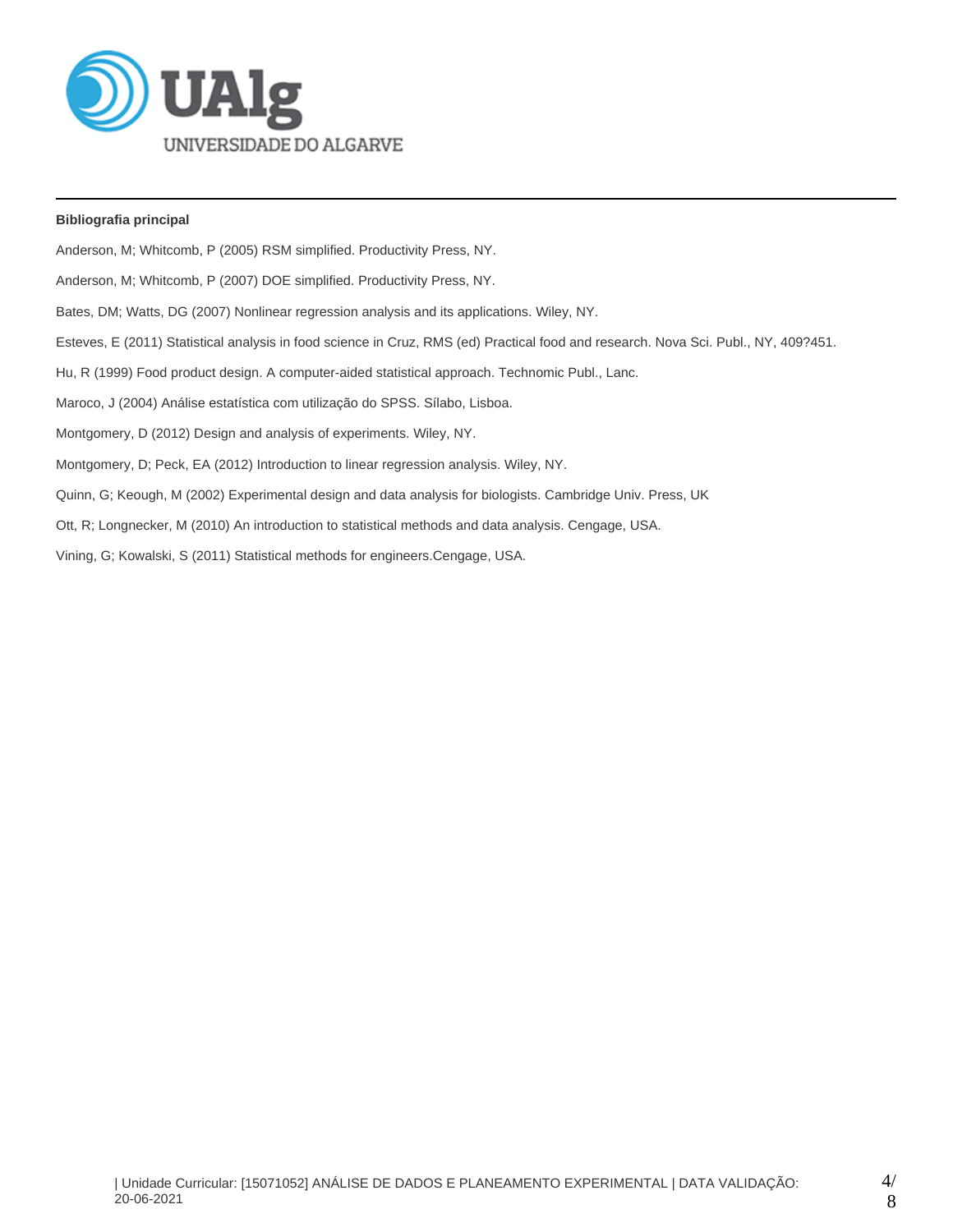

| <b>Academic Year</b>                                                                                   | 2021-22                                      |
|--------------------------------------------------------------------------------------------------------|----------------------------------------------|
| <b>Course unit</b>                                                                                     | DATA ANALYSIS AND EXPERIMENTAL DESIGN        |
| <b>Courses</b>                                                                                         | FOOD TECHNOLOGY (2.º Ciclo)<br>Common Branch |
| <b>Faculty / School</b>                                                                                | INSTITUTE OF ENGINEERING                     |
| <b>Main Scientific Area</b>                                                                            |                                              |
| Acronym                                                                                                |                                              |
| <b>CNAEF</b> code (3 digits)                                                                           | 462                                          |
| <b>Contribution to Sustainable</b><br><b>Development Goals - SGD</b><br>(Designate up to 3 objectives) | 4                                            |
| Language of instruction                                                                                | English/Portuguese                           |
| <b>Teaching/Learning modality</b>                                                                      | Classroom/In-class.                          |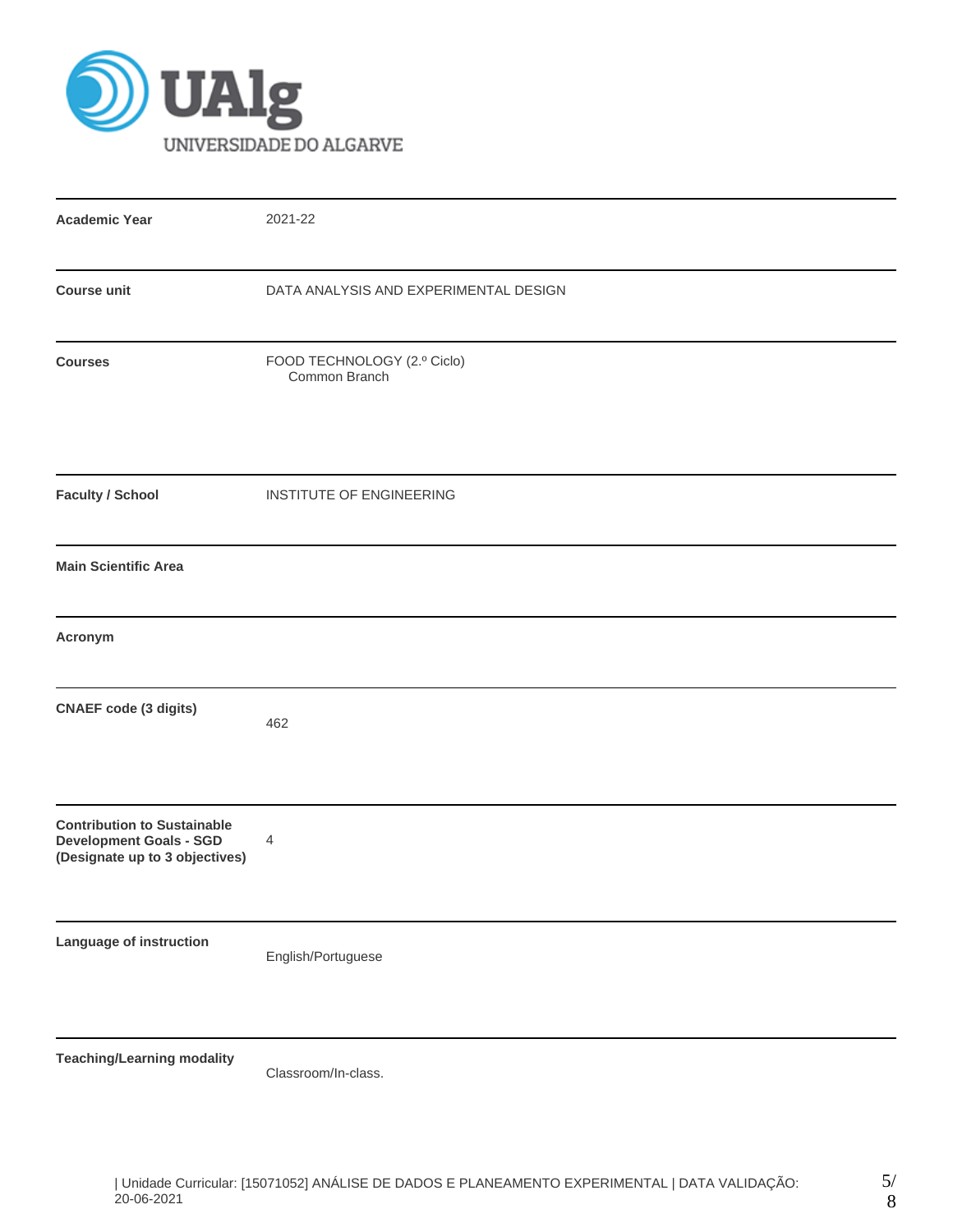

**Coordinating teacher** Eduardo Bruno Oliveira Esteves

| <b>Teaching</b><br>staff | Гуре | $\mathbf{r}$<br>.1ours '<br>$\sim$ |
|--------------------------|------|------------------------------------|
|                          |      |                                    |

\* For classes taught jointly, it is only accounted the workload of one.

| <b>Contact hours</b>                                                                                                  |  |        |  |     |   |    |     | `otal |
|-----------------------------------------------------------------------------------------------------------------------|--|--------|--|-----|---|----|-----|-------|
|                                                                                                                       |  | $II$ 3 |  | ll( | Ш | п. | IІC | 40    |
| Theoretical: TD Theoretical and proctical : DL Dractical and Inhoratorial: TC Eiold Work: S. Sominar: E. Training: OT |  |        |  |     |   |    |     |       |

- Theoretical; TP - Theoretical and practical ; PL - Practical and laboratorial; TC - Field Work; S - Seminar; E - Training; OT Tutorial; O - Other

#### **Pre-requisites**

no pre-requisites

#### **Prior knowledge and skills**

An introductory Probability and Statistics course.

### **The students intended learning outcomes (knowledge, skills and competences)**

With this course, the aim is to provide students, knowledge of statistics, both theoretical and practical, that allows statistical analysis of problems in food science and technology. Students will be able to compile and describe data and derive statistically valid conclusions (i.e. infer) from data, namely to:

A. Obtain and interpret statistical (regression) models that relate the variables under study;

B. Plan/Design (statistically) factorial experiments and analyze (e.g. using Analysis of Variance) the results;

C. Relate the various topics lectured together and apply the appropriate statistical techniques to a particular problem in the context of agrifood R&D and industries.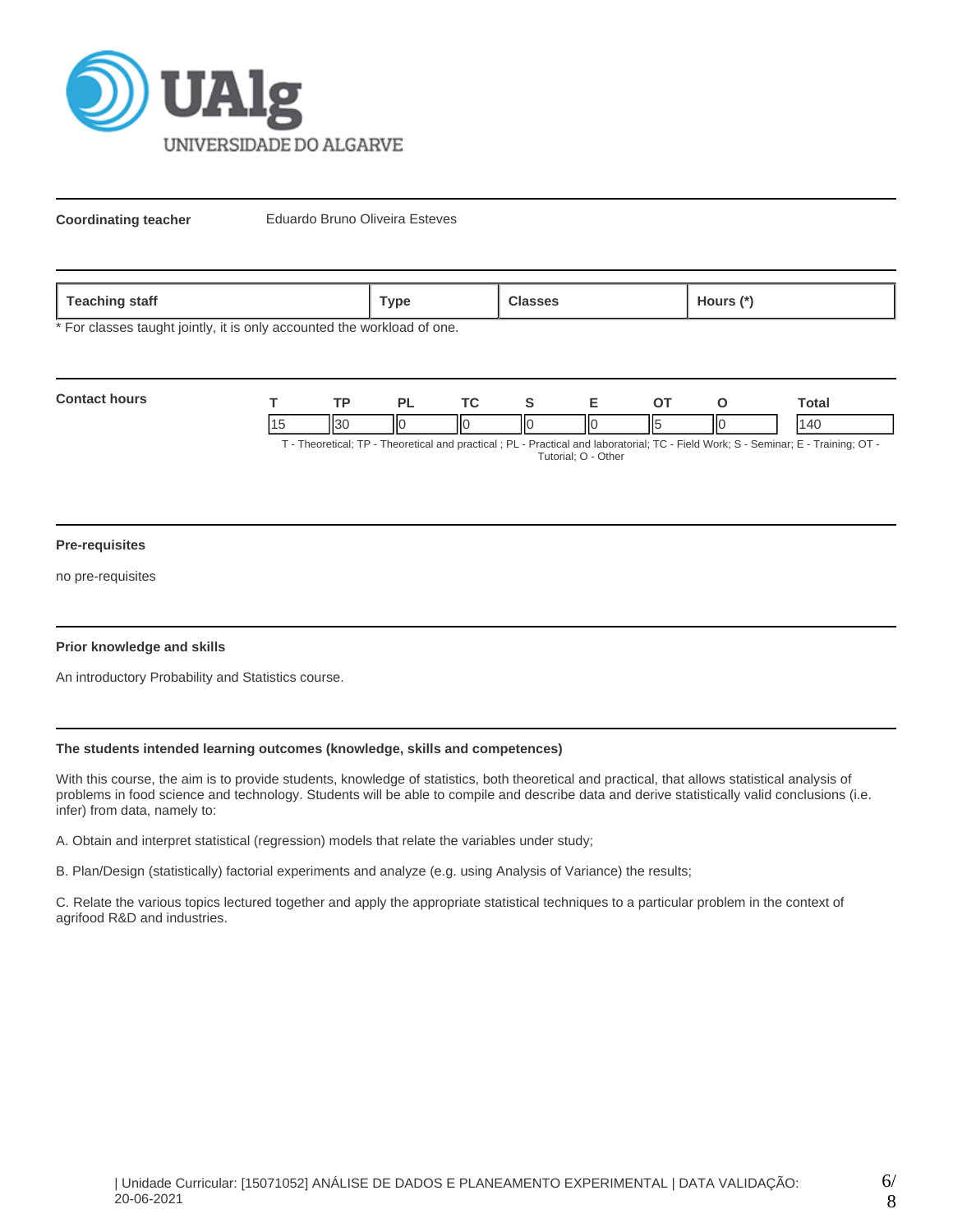

## **Syllabus**

- 1. Review of Basic Concepts
- 1.1 Descriptive statistics;
- 1.2 Probability;
- 1.3 Exploratory data analysis and statistical inference;
- 1.4 Software (SPSS®, DX®, R, etc.).
- 2. Regression analysis
- 2.1 Construction of empirical models,
- 2.2 Simple and multiple linear regression,
- 2.3 Non-linear regression analysis,
- 2.4 Significance tests (regression model, coefficients) and Variable selection
- 2.5 Goodness of fit
- 2.6 Confidence and prediction intervals/regions
- 2.7 Residuals diagnostics.
- 3. Design of experiments
- 3.1 Introduction and basic concepts,
- 3.2 ANOVA,
- 3.3 Simple/one-factor and two-factor (comparative) experiments,
- 3.4 Two-level 2k factorial designs (full and fractional),
- 3.5 Mixture experiments/designs,
- 3.6 Optimization/Response Surface Methodology.

#### **Teaching methodologies (including evaluation)**

Lectures introducing the theoretical topics complemented with strategies of active learning, namely exercises/problem solving using statistical software, case studies, and discussion in class.

The final grade will be the result of at least three (3) (partial/mini)tests (worth 75% of the final grade) and a homework assignment reporting the analysis of a study case (which corresponds to the remaining 25% of the final grade).